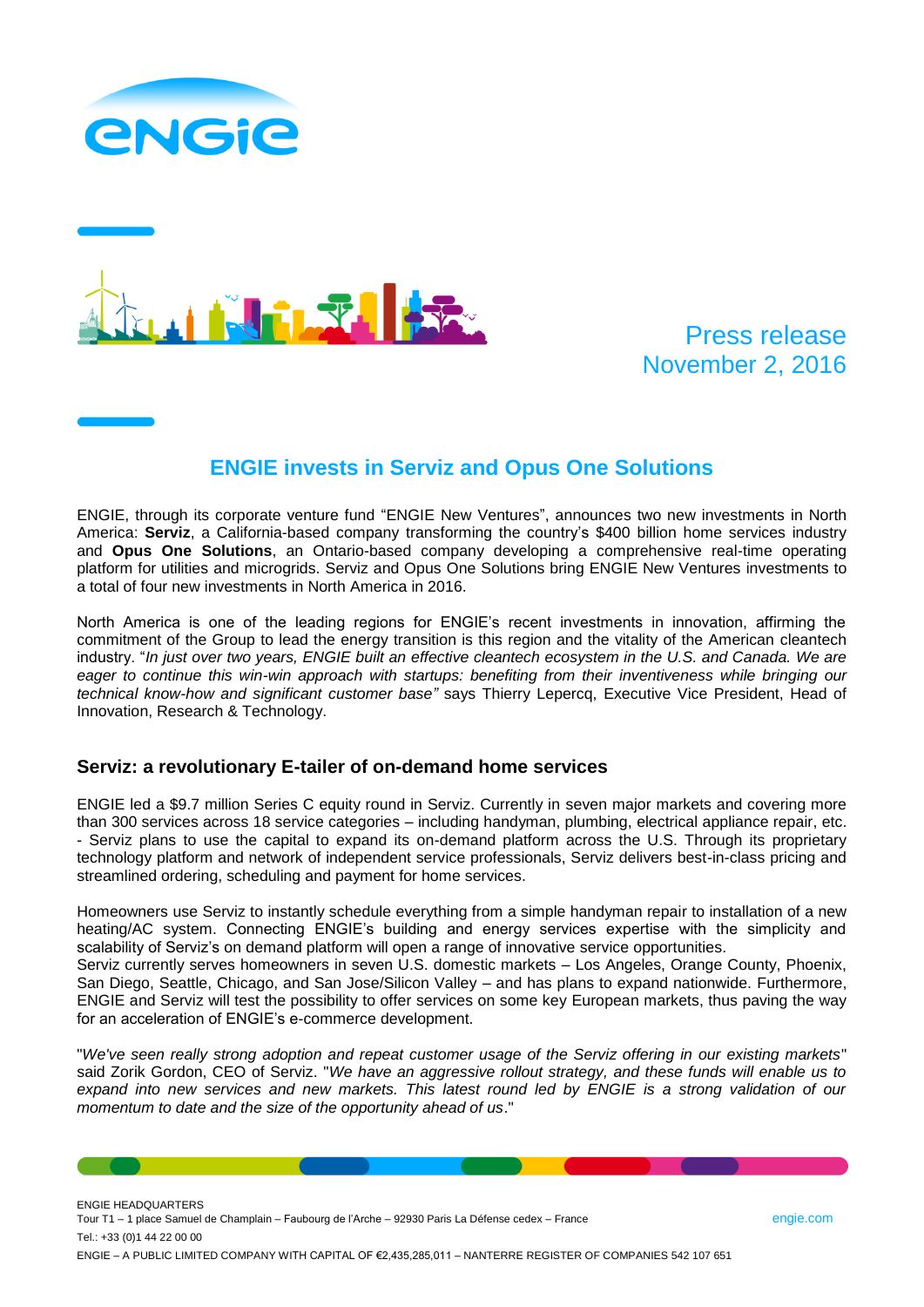

In January 2017, Serviz will attend the 50<sup>th</sup> edition of the CES in Las Vegas at the ENGIE booth (Sands Expo, Level 1 Hall G, Eureka Park Next).

### **Opus One Solutions answers the needs of new power grid management**

ENGIE places a strategic investment in Opus One Solutions. The investment will enable ENGIE to further support the development of smart grid solutions addressing the growing market for distributed energy resources (DER) while aiding the expansion of Opus One Solutions' customer base, globally.

Headquartered in Toronto, Canada, Opus One Solutions develops a comprehensive real-time intelligent energy networking platform, GridOS®,for utility distribution grids and microgrids. The company's proprietary algorithms integrate real-time distributed resources as well as sensors, meters, and analytics, providing grid operators with real-time state estimation of two-way power flows and several applications including:

- Distributed energy resource management: managing and facilitating the adoption of higher penetration of DERs ;
- Enabling emerging transactive energy platforms and markets, allowing the customer to have a greater role in how they use energy ;.
- Operating networks of microgrids, with a broader "Grid-of-Grids" vision ;
- Storage: integration of storage assets within the distribution grid or microgrids, for both residential and business customers.

### **North America, a beacon of innovation**

ENGIE HEADQUARTERS

Recent investments in mobility, home-services and solar analytics, also demonstrated that the future of the business of energy lies at the crossroad of energy and digital technologies. In every investment data analytics play a key role for value-creation :

- ENGIE invested in March 2016 in StreetLight Data, a California-based developing StreetLight InSight, a web app capable of measuring transportation behaviors in minutes.
- In September 2016, ENGIE took a minority stake in kWh Analytics, a risk management specialist for solar companies, developing two products : HelioStats (the industry's leading risk management tool) and PowerLock (insurance service to reduce the cost of capital for solar).

The world of energy is undergoing a profound and lasting transformation. In this context, the Group has set itself the goal of becoming a leader in energy transition, in particular by focusing on innovation. This drive is at the core of the Group's efforts to transform good ideas into operational services for the benefit of its customers. ENGIE New Ventures, a €115 million Corporate Venture Capital fund, has been investing in 13 innovative startups since 2014. It has offices in Paris and in San Francisco. More at: [www.openinnovation-engie.com](http://www.openinnovation-engie.com/)